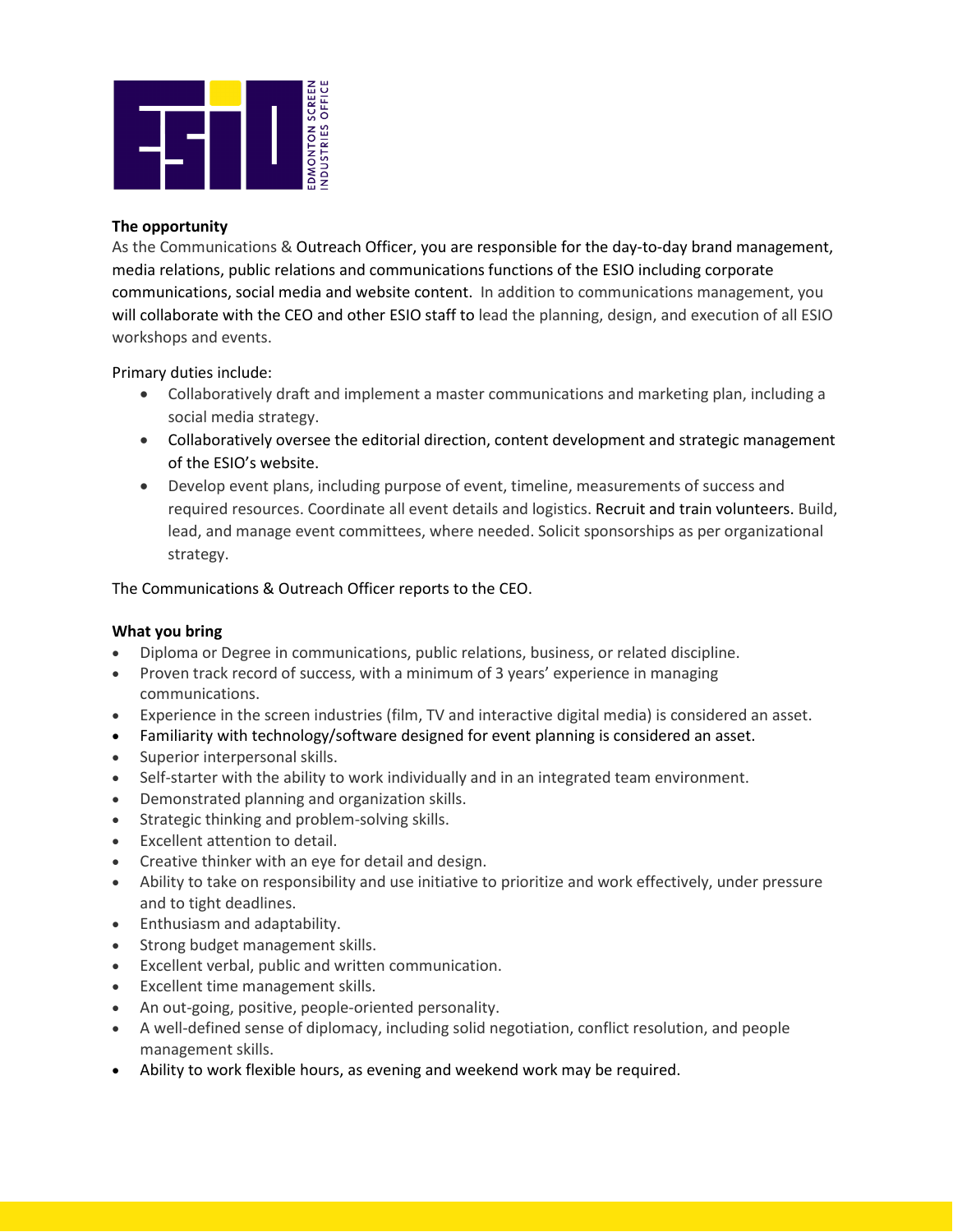

### **What the ESIO has to offer**

- Competitive salary starting at \$65,000 and commensurate with experience.
- Health benefits, including a Health Spending Account and Employee Assistance Program.
- Flexible work hours.
- Ability to work remotely (3 days/week).
- Opportunities for training and development.

### **About the ESIO**

The Edmonton Screen Industries Office Society (ESIO) was established in 2017 by the City of Edmonton to ensure that the Edmonton Metro region becomes known nationally and internationally as a great place to start, develop, and commercialize creative content in the screen industries. We lead community efforts to create opportunities and provide support for economic development of the sector.

With early support from the Edmonton Arts Council, Edmonton Economic Development Corporation, and seed financial support from the City of Edmonton, the ESIO set to work to re-establish and expand leadership roles previously assigned to the Edmonton Film Commission into an expanded vision for the growth and sustainability of all of Edmonton Metro's creative screen enterprises and industries. This expanded scope includes adopting industries such as animation, video game development and virtual reality applications, while retaining support for the film and television industry.

ESIO's strategy considers and addresses the challenge of a wide diversity of interests, history, and business models by approaching the sector with an entrepreneurial mindset, building on and leveraging Edmonton Metro's existing strengths in support of more sustainable enterprises and new sector opportunities. For more information about the ESIO visit [www.edmontonscreen.com.](http://www.edmontonscreen.com/)

### **How to apply**

Please submit your resume, cover letter and salary expectations to [hr@edmontonscreen.com,](mailto:hr@edmontonscreen.com) noting 'Communications & Outreach Officer' in the subject line. This posting will remain open until a suitable candidate is found.

We thank all applicants for their interest; however, only those selected for an interview will be contacted. The ESIO is committed to a diverse workforce and an inclusive culture. As an equal opportunity, equal pay and equal rights employer, we encourage applications from all qualified individuals.

*At the Edmonton Screen Industries Office, we recognize, appreciate, and celebrate the First Nations, Metis, and Inuit whose footsteps have marked these lands for generations. We respectfully acknowledge that we are situated on Treaty 6 territory, traditional lands of the Cree, Dene, Blackfoot, Saulteaux, Nakota Sioux, and Métis. We also encourage, support, and promote the resurgence of Indigenous*